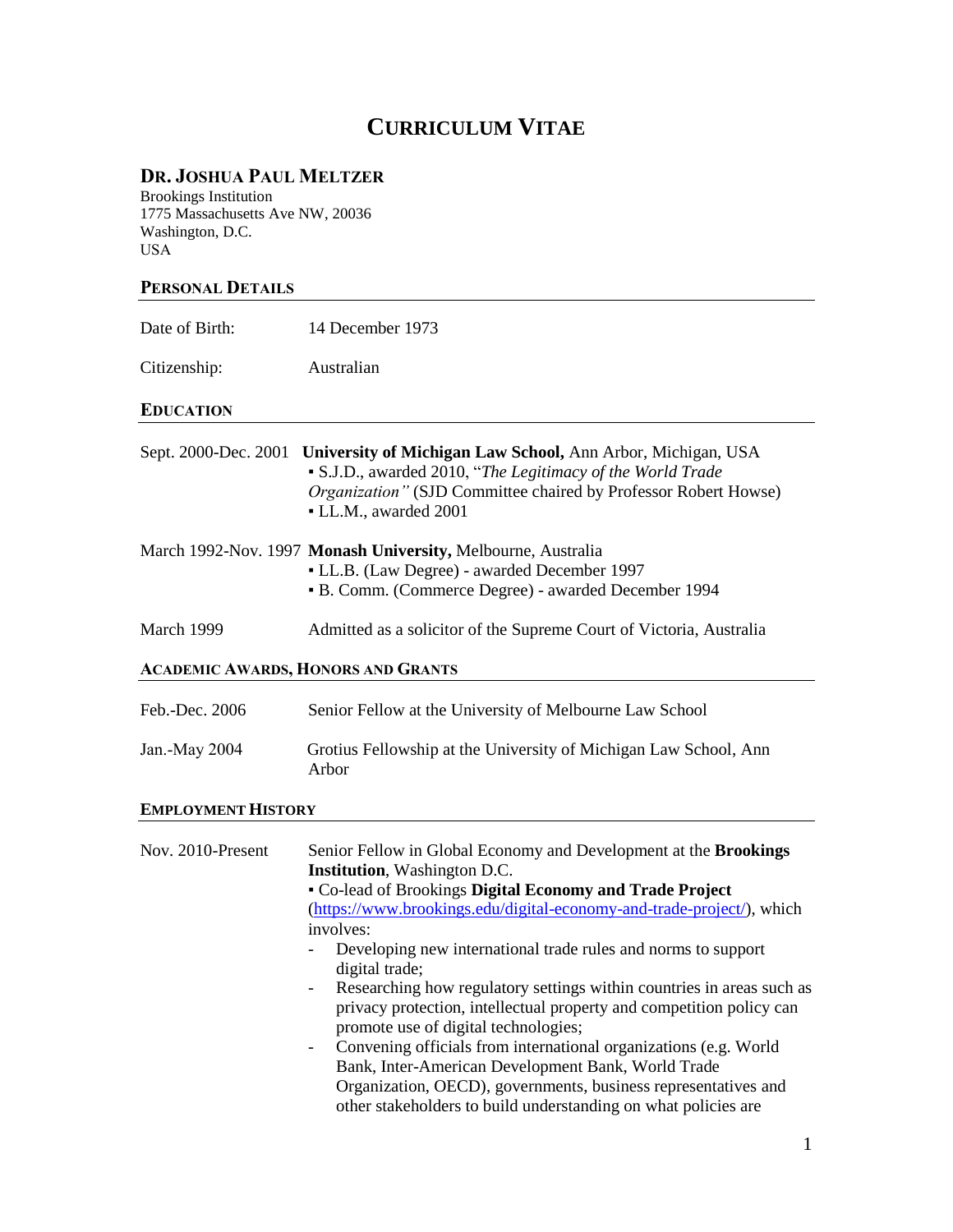|                      | needed to maximize the opportunities of digital technologies for<br>growth, trade and jobs.<br>- Research into using international public finance (e.g. World Bank<br>loans, climate finance) to crowd-in private investment into sustainable<br>infrastructure to meet climate and development goals.<br>• Public speaking in the U.S. and globally on digital economy and trade                                                                                               |
|----------------------|---------------------------------------------------------------------------------------------------------------------------------------------------------------------------------------------------------------------------------------------------------------------------------------------------------------------------------------------------------------------------------------------------------------------------------------------------------------------------------|
|                      | issues.<br>• Appearing before U.S. and global media outlets on international<br>economic issues, including The Economist, The New York Times, The<br>Wall Street Journal, The Asahi Shimbun and The Guardian.                                                                                                                                                                                                                                                                   |
| Jan. 2008-Nov. 2010  | Diplomatic posting (First Secretary) to the Embassy of Australia,<br>Washington D.C.<br>• Represented the Australian government before senior officials in the<br>U.S. Administration and in Congress on trade and climate change                                                                                                                                                                                                                                               |
|                      | matters.<br>• Advised the Australian government on developments in U.S. policy<br>regarding trade and climate change and the implications for Australia.<br>• Lead coordination of meetings between Australian Ministers and their<br>U.S. counterparts.                                                                                                                                                                                                                        |
|                      | March 2003-Dec. 2007 Officer in the Australian Department of Foreign Affairs and Trade,<br>Canberra, Australia.<br>• Represented the Australian government in trade negotiations.<br>• Provided legal advice to the Australian government on the consistency<br>of proposed legislation with Australia's international trade commitments.<br>• Coordinated with other governments agencies to achieve consensus on<br>Australia's position in international trade negotiations. |
| Feb. 2002-Dec. 2002  | Tutor in property law at Monash University Law School, Melbourne,<br>Australia.                                                                                                                                                                                                                                                                                                                                                                                                 |
| Apr. 2002-June 2002  | Intern at the World Trade Organization (WTO), Geneva<br>- Assisted draft WTO panel reports.<br>- Advised on the legal status of the Ministerial Declaration on TRIPS and<br>Public Health.                                                                                                                                                                                                                                                                                      |
| June 2001-July 2001  | Intern at the United Nations International Law Commission, Geneva<br>• Assisted Professor Simma (now a Justice at the International Court of<br>Justice) with commentaries on the draft articles on State Responsibility<br>• Attended all plenary sessions of the International Law Commission.                                                                                                                                                                                |
| March 1998-Jan. 2000 | Attorney at Sackville Wilks & Co (Lawyers), Melbourne, Australia<br>- Assisted a partner litigate an alleged breach of a client's trademark in<br>the Federal Court.<br>• Worked with a team of attorneys to complete the sale of a major retail<br>business.                                                                                                                                                                                                                   |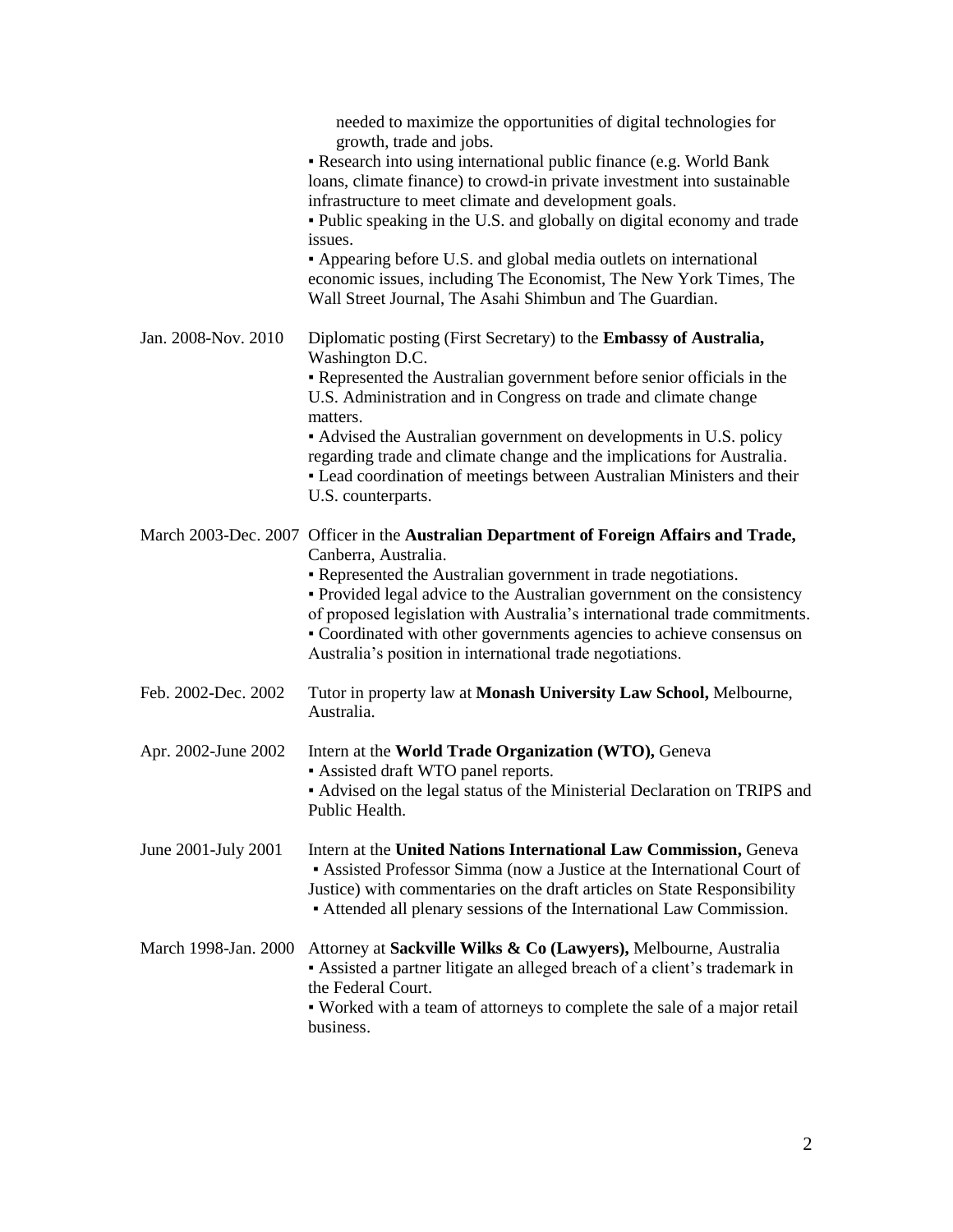## **OTHER APPOINTMENTS**

| August-Feb. 2017                                     | <b>Expert witness</b> on digital trade in litigation between The Irish Data<br>Protection Commissioner v. Facebook and Maximillian Schrems.                                                                                                                                                                                                                                                                                                                      |  |  |
|------------------------------------------------------|------------------------------------------------------------------------------------------------------------------------------------------------------------------------------------------------------------------------------------------------------------------------------------------------------------------------------------------------------------------------------------------------------------------------------------------------------------------|--|--|
| May 2016                                             | Advised a Fortune 500 Company on the implication of the Trans-<br>Pacific Partnership Agreement for its business.                                                                                                                                                                                                                                                                                                                                                |  |  |
|                                                      | May 2015-March 2016 Digital Task Force Member, the Atlantic Council, Washington D.C.                                                                                                                                                                                                                                                                                                                                                                             |  |  |
| March 2014-Oct 2014                                  | Consultant to The World Bank, Washington D.C on the impact of the<br>internet on data privacy and international services trade.                                                                                                                                                                                                                                                                                                                                  |  |  |
| Feb. 2014-Dec. 2015                                  | Co-convener with Merritt Janow (Dean, Columbia University School for<br>International and Public Affairs) of the E15 Working Group on Digital<br>Trade (World Economic Forum and ICTSD project).<br>• Co-convened experts from business, academia and think tanks to<br>develop recommendations on new trade rules and actions that business<br>and civil society could take to support digital trade opportunities.<br>• Authored the E15 Digital Trade report. |  |  |
| Nov. 2013- Dec. 2015                                 | Co-chaired the Prosperity Working Group's contribution to the<br>American Internationalism Project, (headed by former Senators<br>Joseph Lieberman and John Kyl), Washington D.C.<br>• Convened regular meetings of trade experts to re-imagine the case for<br>U.S. global economic leadership.<br>• Co-authored a report on U.S. global economic leadership.                                                                                                   |  |  |
| Aug. 2011-Sept. 2016                                 | Adjunct Professor of international trade at Johns Hopkins School of<br><b>Advanced International Studies, Washington D.C.</b>                                                                                                                                                                                                                                                                                                                                    |  |  |
| Jan. - June 2012                                     | Adjunct Professor of Law, Georgetown University Law School,<br>Washington D.C.                                                                                                                                                                                                                                                                                                                                                                                   |  |  |
| <b>SELECTED RECENT TESTIMONIES AND PRESENTATIONS</b> |                                                                                                                                                                                                                                                                                                                                                                                                                                                                  |  |  |
| <b>July 2017</b>                                     | Presentation on privacy regulation and digital trade at the Regional<br>Trade Agreements Exchange project, Geneva.                                                                                                                                                                                                                                                                                                                                               |  |  |
| April 2017                                           | Presentation on digital trade opportunities at the APEC Trade Policy<br>Dialogue, Hanoi, Vietnam.                                                                                                                                                                                                                                                                                                                                                                |  |  |
| April 2017                                           | <b>Testified before the United States International Trade Commission</b><br>regarding its investigation into Global Digital Trade 1: Market<br>Opportunities and Key Foreign Trade Restrictions, Washington D.C.                                                                                                                                                                                                                                                 |  |  |
| April 2017                                           | Moderated the session Connected Latin America, at the World                                                                                                                                                                                                                                                                                                                                                                                                      |  |  |

**Economic Forum Latin America 2017**, Buenos Aires.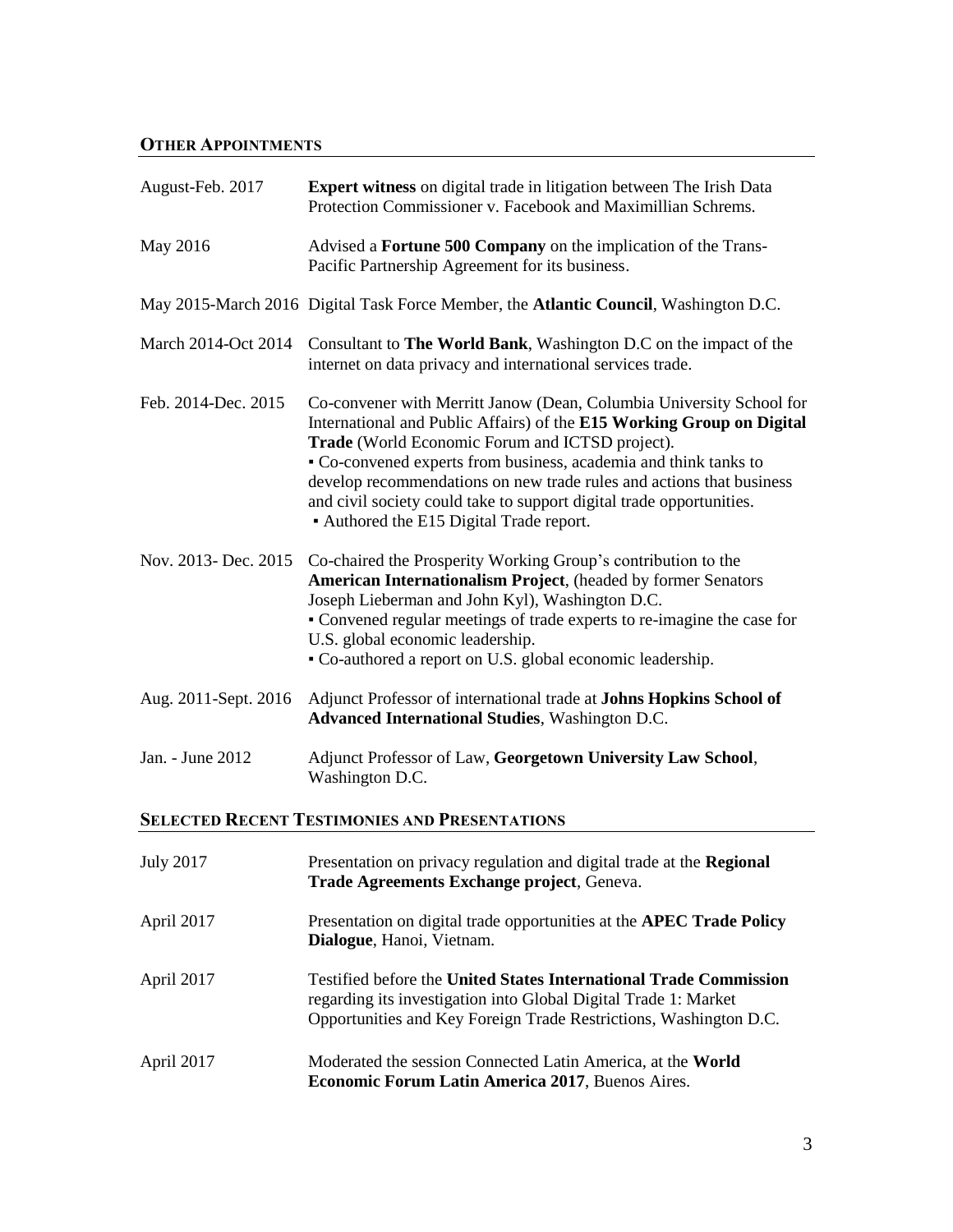| March 2017    | Speaker on the Impact of Digital Trade on Foreign Services Trade at the<br>Brazil Ministry of Industry, Foreign Trade and Services, Sao Paolo.                                                                                                                   |
|---------------|------------------------------------------------------------------------------------------------------------------------------------------------------------------------------------------------------------------------------------------------------------------|
| March 2017    | Presentation on Data Flows and Development at the World Trade<br><b>Organization</b> , Geneva.                                                                                                                                                                   |
| February 2017 | Presentation on Digital Trade at the International Symposium on<br>International Trade Rules in the Digital Age, Challenges and<br>Prospects, Tokyo.                                                                                                             |
| February 2017 | Presentation at the OECD Expert Meeting on Using the Services Trade<br>Restrictiveness Index to Map Restrictiveness in Digital Trade, Paris.                                                                                                                     |
| November 2017 | Presentation on Digital Trade and New Opportunities for Small and<br>Medium Sized Enterprises at the Seoul Conference on Trade and<br>Industry.                                                                                                                  |
| August 2016   | Presentation on the E.U. and APEC privacy regimes to senior officials at<br>APEC, Lima, Peru.                                                                                                                                                                    |
| June 2016     | Testified before the European Parliament, Committee on International<br>Trade on the importance of digital trade, Brussels.                                                                                                                                      |
| January 2016  | Testified before the U.S. International Trade Commission on<br>deepening the U.S.-Africa Trade and Investment Relationship,<br>Washington D.C.                                                                                                                   |
| November 2015 | Testified before a Joint Hearing of the U.S. Congress Subcommittee on<br>Commerce, Manufacturing, and Trade and the Subcommittee on<br>Communications and Technology on the EU Safe Harbor Decision and<br>Impacts for Transatlantic Data Flows, Washington D.C. |
| November 2015 | Testified before the U.S. Congress, House Ways & Means Committee<br>on the Trans-Pacific Partnership, Washington D.C.                                                                                                                                            |
| December 2015 | Presentation and panelist (along with Pascal Lamy) at the German<br>Foreign Ministry on Digital Trade, Berlin.                                                                                                                                                   |
| October 2014  | Presentation and panelist (along with Vivian Reding) at Bertelsmann<br><b>Stiftung</b> on Data Flows, Growth and Trade, Berlin.                                                                                                                                  |
| April 2015    | Presentation to EU Parliamentarians on the importance of transatlantic<br>data flows for U.S.-EU trade and investment, Brussels                                                                                                                                  |
| March 2013    | Testified before the U.S. International Trade Commission on Digital<br>Trade in the U.S. and Global Economies, Washington D.C.                                                                                                                                   |
| May 2012      | Testified before the U.S. Congress Committee on Small Business on<br>U.S. Trade Strategy: What's Next for Small Business Exporters?,<br>Washington D.C.                                                                                                          |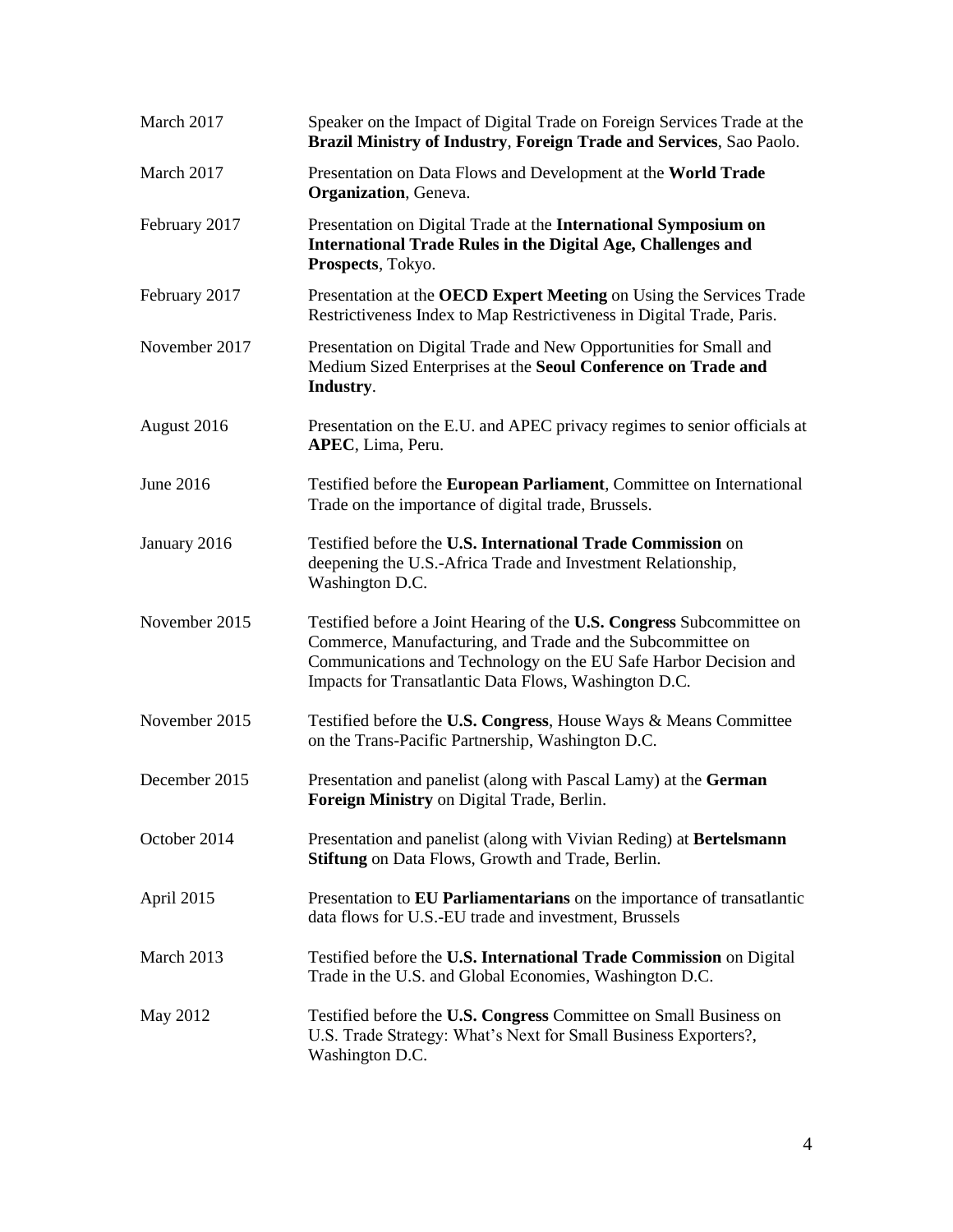#### **SELECTED PUBLICATIONS**

▪ A.Bhattacharya, J. Meltzer, J. Oppenheim, Z. Qureshi & N. Stern, "Delivering on Sustainable Infrastructure for better development and better climate", Brookings Working Paper, December 2016).

▪ Joshua P. Meltzer & Camila Perez Marulanda, *Digital Colombia: Maximizing the Global Internet and Data for Sustainable and Inclusive Growth*, Brookings Working Paper 96, October 2016

▪ Joshua P. Meltzer, "Financing low carbon, climate resilient infrastructure: The role of climate finance and green financial systems", Brookings Working Paper 96, September 2016.

▪ Joshua P. Meltzer, *Maximizing the Opportunities of the Internet for International Trade*, E15 INITIATIVE (World Economic Forum and ICTSD 2016)

▪ Joshua P. Meltzer, *International Investment Law* in BILATERAL AND REGIONAL TRADE AGREEMENTS: COMMENTARY AND ANALYSIS (S. Lester and B Mercurio eds.,  $2<sup>nd</sup> Ed$ .), Cambridge: Cambridge University Press 2015 (forthcoming February 2016)

▪ Joshua P. Meltzer, *A New Digital Trade Agenda*, E15 INITIATIVE, (World Economic Forum and ICTSD), August 2015

▪ Joshua P. Meltzer, *The Impact of the Trans-Pacific Partnership Standards for India*, INTERNATIONAL INSTITUTE FOR SUSTAINABLE DEVELOPMENT, July 2015

▪ Joshua P. Meltzer, *The Internet, Cross-border data flows and International Trade*, ASIA & THE PACIFIC POLICY STUDIES, Vol. 2, Issue 1, January 2015, 90-102

▪ Joshua P. Meltzer, *The Internet and the Importance of Cross-border Data Flows for U.S. and EU Trade and Investment*, BROOKINGS WORKING PAPER 79, October 2014

▪ Joshua P. Meltzer and Amelia Porges, *Beyond discrimination? The WTO parses the TBT Agreement in US-Cloves, US-Tuna II and US-COOL*, Vol. 14, Issue 2, MELBOURNE JOURNAL OF INTERNATIONAL LAW, March 2014

▪ Joshua P. Meltzer, *Carbon Tax, Green Technology Innovation and International Trade*, Vol. 35, No. 1, ENERGY LAW JOURNAL, 2014

▪ Joshua P. Meltzer, *Supporting the Internet as a Platform for International Trade*: *opportunities for small and medium-sized enterprises and developing countries*, BROOKINGS WORKING PAPER 69, February 2014

Joshua P. Meltzer, *Taiwan's Economic Opportunities and Challenges and the Importance of the Trans-Pacific Partnership*, BROOKINGS EAST ASIA POLICY PAPER NO. 2, January 2014

Joshua P. Meltzer, *The Trans-Pacific Partnership Agreement, the environment and climate change* in TRADE LIBERALIZATION AND INTERNATIONAL CO-OPERATION: A LEGAL ANALYSIS OF THE TRANS-PACIFIC PARTNERSHIP AGREEMENT (Tania Voon ed.) Edward Elgar 2013.

▪ Joshua P. Meltzer, *Challenges and Opportunities: Aviation Emissions and the European Cap and Trade System*, GEORGETOWN JOURNAL OF INTERNATIONAL AFFAIRS, Issue 14:1, Spring 2013.